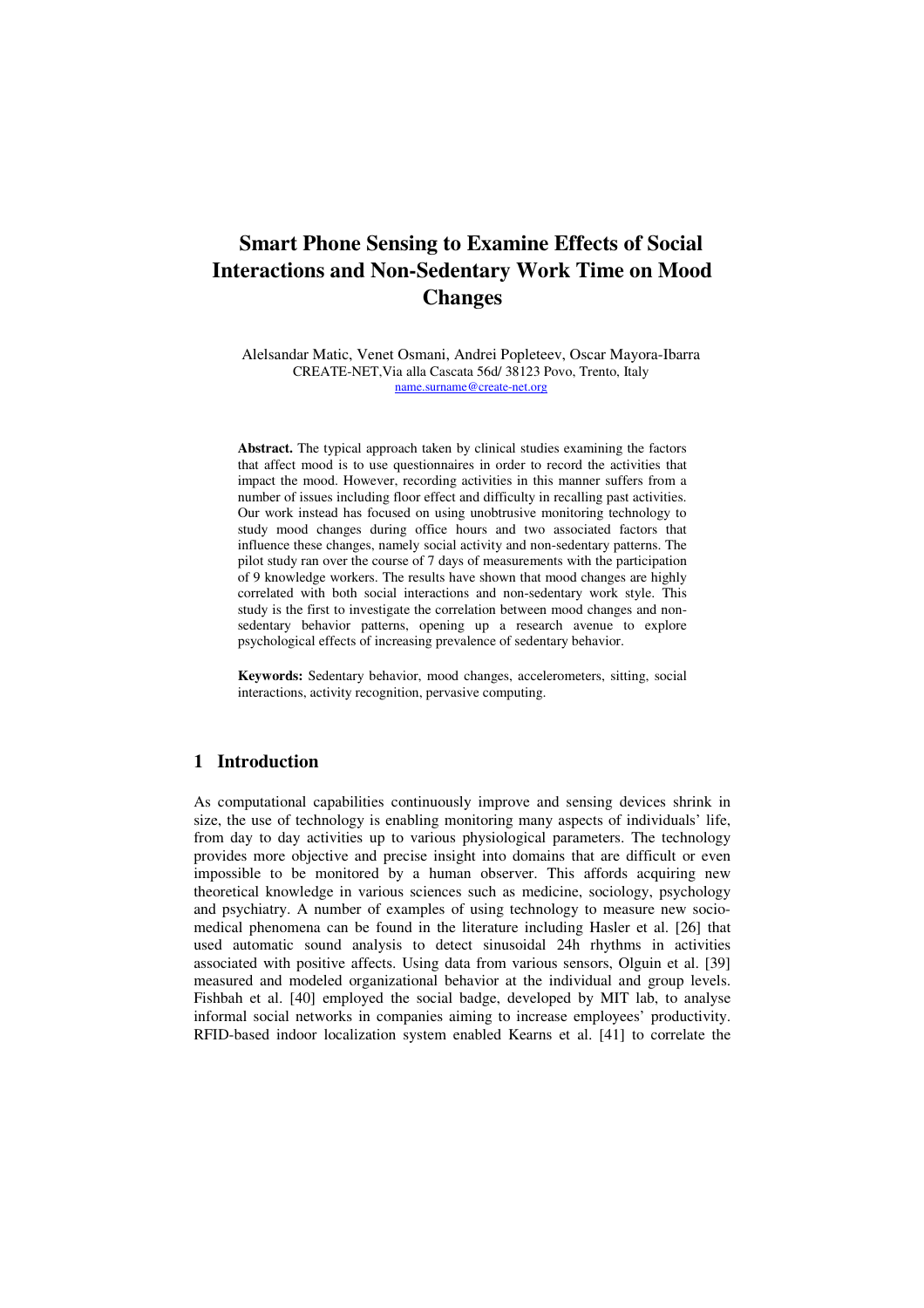moving patterns and the degree of cognitive impairment which is a foundation for the preventative system that can detect early stages of dementia.

Despite the research work and advancements in technology, clinical studies still rely mostly on self-reporting methods to describe past activities. These methods have a number of drawbacks, including floor effect and difficulties in recalling activities that have occurred in the past [42]. In particular, studies that capture mood changes and the associated factors typically suffer from subjectivity of perception regarding the factors that affected the mood and difficulty in recalling these factors. Mood changes during work time and the associated factors that affect the mood have not been studied in detail using advantages brought by context-aware applications.

In the current study, we attempt to automatically recognize behavioral parameters and investigate their influence on the mood of knowledge workers. Clearly, the potential number of factors that can affect the mood is high and some of these factors are difficult to be monitored directly. However, in our study we focused on external behaviour that can be directly measured using smart phone, namely sedentary patterns and social interactions, and how such behaviour affects the mood. In particular, for the purpose of this work we recognized a set of pleasant social interactions, namely interactions that occurred during coffee and snack breaks. The term coffee/snack break refers to the place where the interactions occurred during work time; therefore, for the rest of the paper we will refer to these as breaks. The survey, which will be presented later in the paper, shows that these short breaks are perceived as pleasant social interactions by participants in our experiments. In addition to social interactions the study was then extended to include sedentary patterns for two reasons: 1) sedentary behavior has been linked with insulin sensitivity [10], lipid metabolism [10] and sympathetic activity [44], which influence the mood, as shown through a number of clinical studies [44, 45, 46]; thus it was seen as a potential factor that may also affect the mood; 2) related to socialization patterns is also the behavior of workers' during workday, specifically number of overall breaks and their duration.

Study of mood changes and factors that influence these changes can provide a good estimation of the general wellbeing of the knowledge workers and avoid lost productive time. Mood changes affect work productivity and according to a study in [7], US workers with depressed mood reported much more Lost Productive Time (LPT) than those without depression (mean 5.6 hours/week versus 1.5 hours/week respectively), which costs employers an estimated \$44 billion per year in LPT. More critically however, mood changes are associated with various disorders including bipolar disorder, clinical depression and mania.

The aim of this study was twofold: *i)* investigate correlation between measured social activity and self-reported mood changes; and *ii)* stemming from social activity, study of sedentary patterns and their influence on mood. Together, the results have shown an evident correlation between the reported mood changes and socialization activities and also between non-sedentary work style and mood changes. This study provides a basis to establish new health recommendations and create work place policies that minimize sedentary work style, so that the wellbeing of knowledge workers is further improved. Use of mobile phones will allow workers to get feedback on their mood changes scores and correlation with non-sedentary periods thus forming a part of persuasive feedback application that may be developed to encourage a healthier work style.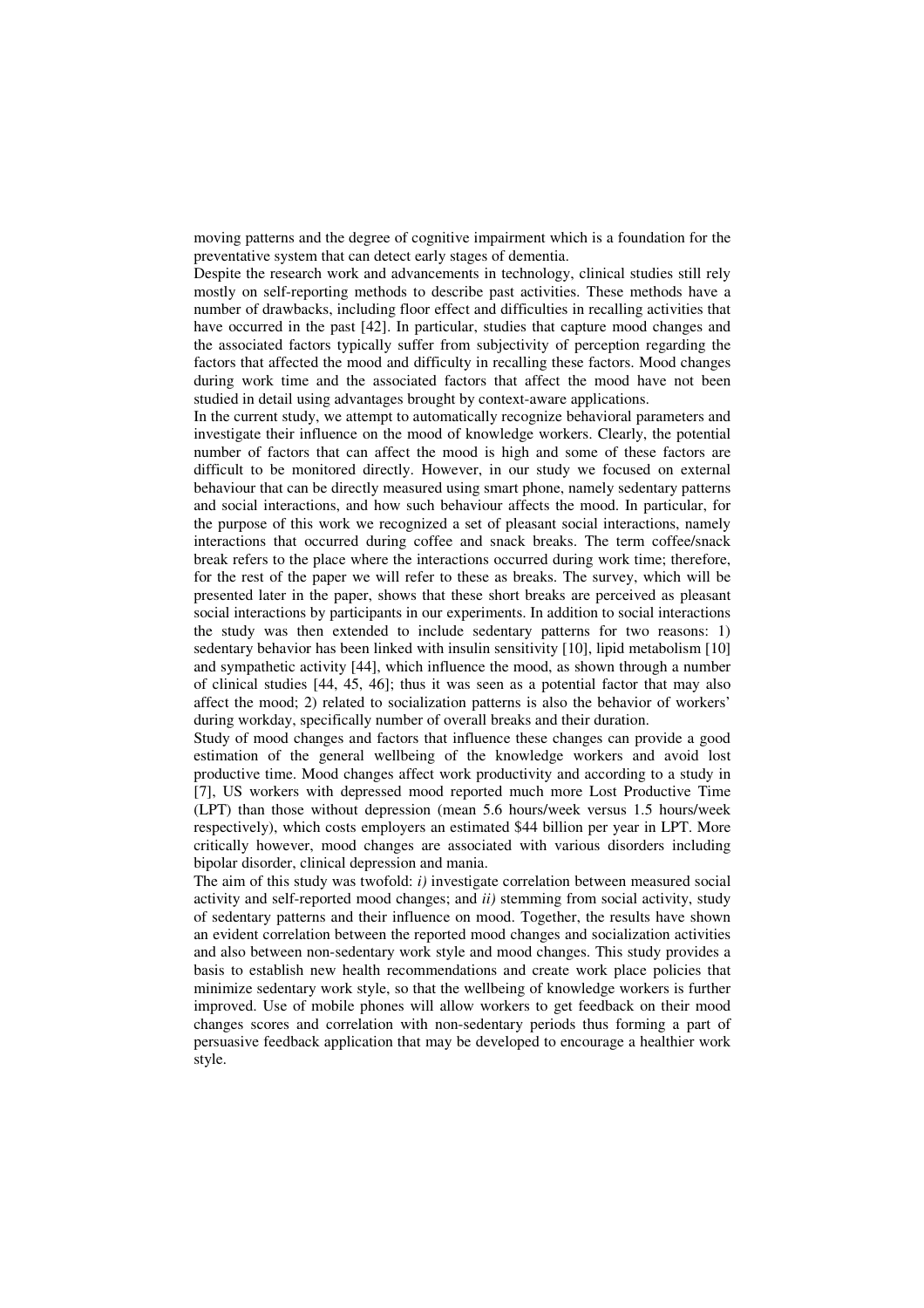# **2 Related work**

This section reviews the current literature related to our work concerning mood variation studies, technological solutions applied for inferring social behaviour and research in sedentary lifestyle.

Robbins et al. [3] explored patterns of depressed mood periods in normal subjects with the goal of following diurnal variations as a function of time of the day. On the other hand, Volkers et al [9] argued that it is not possible to clearly infer how mood states are related to time of the day since conflicting findings were reported about the timing of mood highs and lows and the pattern of variations during the day. In addition, the authors claim that further analyses are needed to take into account the influences of work and leisure time activities. Stone et al [30] focused on activities and locations as determinants of daily mood variability while Vittengl and Holt [1] investigated correlations between social interactions and NA/PA (Negative affect/Positive affect). Positive correlations were found between PA and fun/active and necessary/informational types of social interaction and between NA and arguing/confronting and receiving help/support. No evidence was discovered between providing help/support and NA or PA. The above-mentioned studies applied methods of self-reporting for examining both psychological parameters and behavioral/environmental factors in order to uncover relations between the two. Concerning mood related research that exploits technological solutions, the goal was mostly to understand human affective behaviour and to recognize emotions, usually relying on video and audio sensors. Related work in this field is comprehensively covered in the survey carried out in [27]. However, yet not many studies have used technology to investigate determinants of psychological responses. One of those studies is elaborated by Hasler et al. [26] who examined daily variability in behaviour associated with PA and NA using Electronically Activated Recorder (EAR). By using that device to record ambient sounds, authors found that activities associated with PA (e.g. socializing, laughing and singing) varied according to a sinusoidal 24h rhythm centered around participants' average wake time, while that was not the case for activities usually associated with NA (e.g. arguing and sighing). In regards to investigating sociability at workplace, the study in [40] focuses on productivity and its relation to informal social networks at workplace.

Using accelerometers provided significant results in establishing the influence of sedentary behavior on various physiological aspects [10] including metabolism [15], vascular health [15] and bone mineral content [16]. Moreover, recent studies link sedentary lifestyle and obesity [17], cancer [18] and psychosocial health [19]. Sanchez-Villegas et al. [20] found that the risk of mental disorders was 31% higher for prolonged patterns of sitting in front of a computer or a TV, comparing subjects that spend more than 42h/week in front of a TV with those watching less than 10.5h/week.

However, there are no studies reported in the current literature that employ technological solutions to infer correlations between mood changes and socialization patterns. Furthermore, this work is the first to investigate the influence of sedentary behaviour on mood changes, which may provide the motivation for further investigation of psychological implications of increasing prevalence of sedentary work style.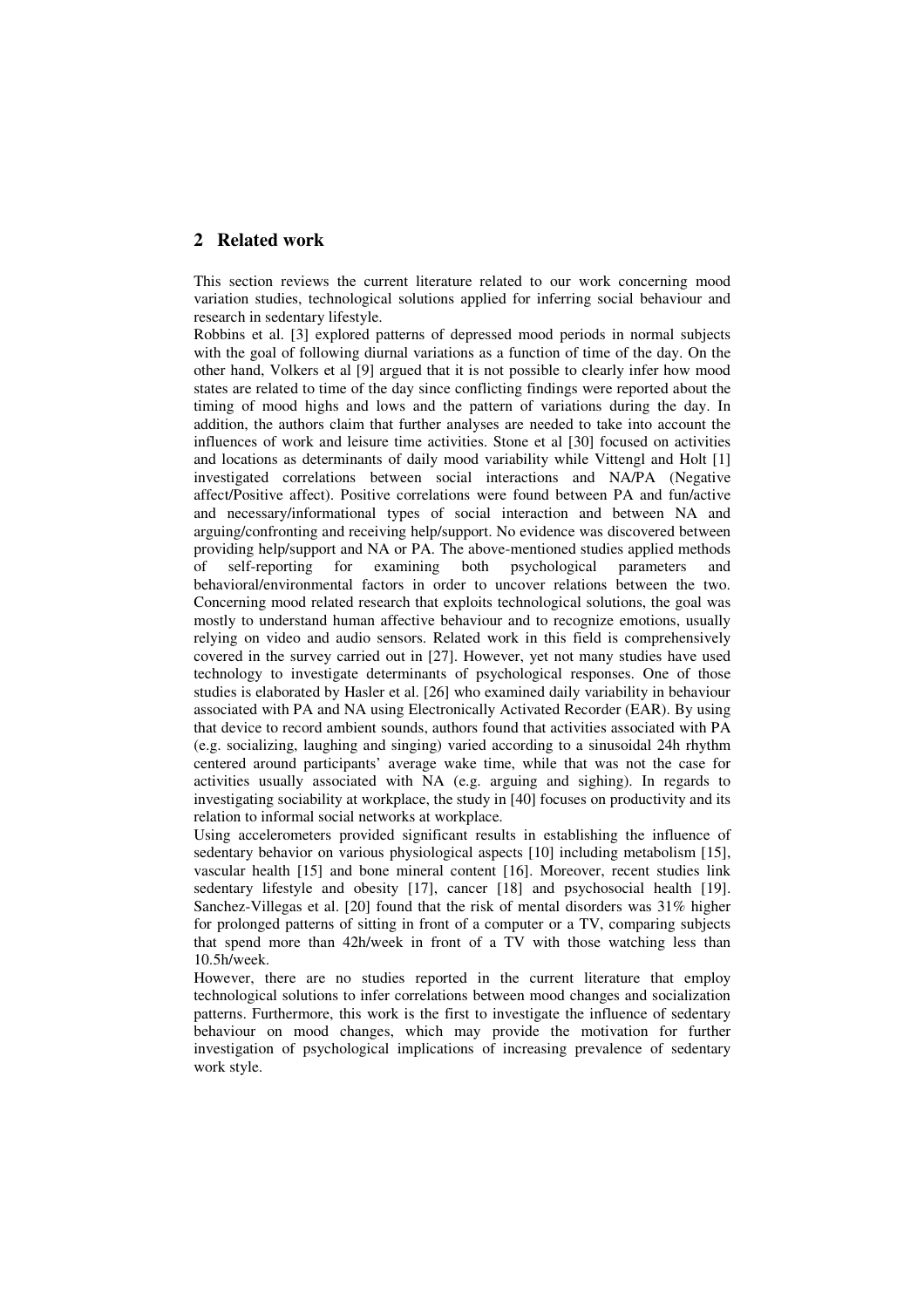# **3 Study of mood changes and associated factors**

One's mood may depend on a number of different factors, such as circadian rhythms [13], type of environment [14], quality of sleep [9], state of health, private problems or some other factors incomprehensible not only through direct measurement but also difficult for an individual himself/herself to identify. Therefore, it may be impossible to consider all the factors that influence the mood and provide the ultimate conclusion about the exact cause of one's state of mood. For this reason, our approach is to follow relative changes of mood rather than focus on an absolute mood state, where we assume that interval between two mood assessments of a couple of hours (in our design) is not sufficient for a significant change in "background" factors. These factors, such as private problems for example, are likely to be constantly present during relatively longer periods of time while, the activities within that period have pre-dominant influence on relative changes of mood. The goal of our research is to capture patterns of these activities that, in most cases, provoke similar responses in individuals' mood.

In our study we chose to investigate how non-sedentary behavior and social contacts, perceived by the workers as pleasant, impact their mood. Typically, the study of mood changes is carried out through questionnaires in a clinical setting in which participants describe past activities. However, we have attempted to make this approach as unobtrusive as possible to minimize the impact on workers' routines, which may affect their mood and thus potentially decrease the chances of gathering representative results.

People cannot categorize past actions and their duration in an accurate manner as monitoring technology can (for instance, the exact duration of breaks or their mobility patterns). Moreover, people are prone to neglect certain parameters that influence their mood or overestimate the influence of other aspects (such as a very small effect of weather in individuals' day-to-day mood despite the commonly held conception that weather greatly affects the mood [8]). Large majority of the studies that addressed determinants of daily variations in psychological responses relied on selfadministered questionnaires to record past activities, which presented difficulties in this research field. For example Clark and Watson [5, 6] argue that no such relation exists between NA and social activity, which is an opposing view to other studies [1, 3, 4], while Volkers at al. [9] claim that is not possible to clearly infer how mood states are related to the time of the day which was concluded by a number of other reports. In the paragraphs that follow we describe the two factors that were monitored during our study of mood changes, namely social activity and non-sedentary work style.

### **3.1 Social Activity**

Empirical research has suggested that forms of social interactions and different mood states are interrelated [1]. It is widely accepted that social interaction and the way one feels are related [1]. Happy persons are more likely to involve themselves in social interactions than those who are feeling sad [2], and it is commonly held that talking to a friend about personal problems can make one feel better. In addition, several clinical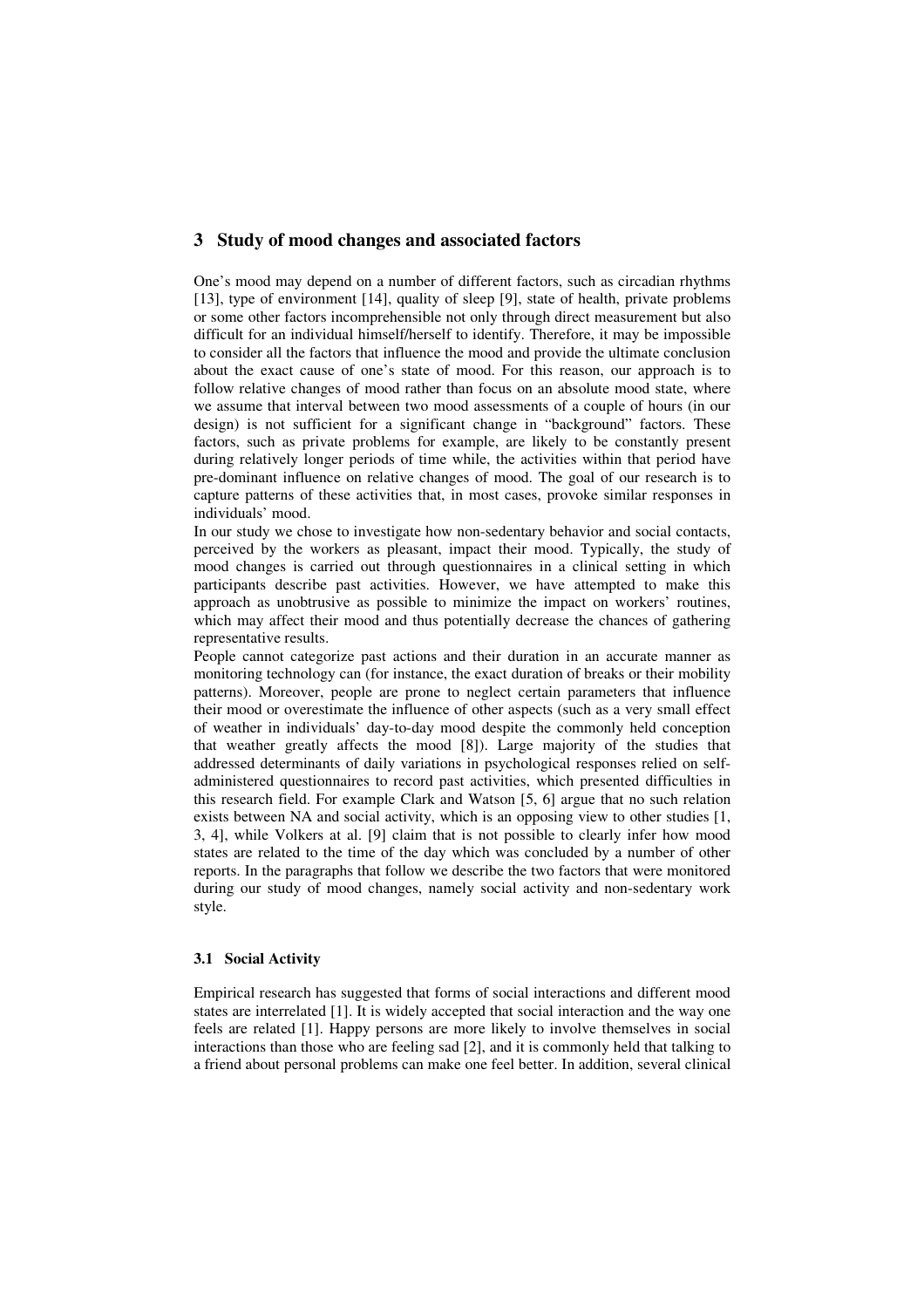studies (refer to Section 2) have found that social contacts exert influence on the state of mood in people.

Social interaction is typically an integral aspect of work, involving different types of conversations – from informal chats between colleagues to official meetings, negotiations or interviews. Therefore, social interaction can be perceived from workers' point of view both as a pleasant experience but also as a displeasing one (for example, an informal chat with colleagues versus an imposed meeting or an agreement from co-workers versus having an argument). This makes the workplace a source of stimulus both for positive and negative emotions.

In order to recognize a set of pleasant social interactions and investigate how they affect workers' mood, we based our approach on the location recognition, in particular focusing on break room and balconies. These are the locations where workers typically have breaks during working time and have the opportunity for a relaxed conversation with colleagues which was confirmed by the results of the survey (presented in Section 4.6). Our monitoring framework recognizes with a high certainty the location of the subjects, when they are in the break room, meeting room or on the balconies; therefore, as opposed to self-reporting methods, the monitoring system provides much more reliable and precise information about workers' behavior while not intruding in their routines. In this manner, it is possible to isolate, with a high probability, a part of pleasant social interactions and to assess their influence on the mood.

In addition to examining the effect of social interactions on workers' mood, we also analyse the duration of non-sedentary time in general and study the ratio between the time spent on breaks and sedentary periods during working time. According to our findings, sedentary patterns impact the mood and the section that follows describes this study.

### **3.2 Sedentary work style**

Sedentary behavior (from the Latin "sedere" meaning "sitting") refers to the category of behaviors for which the energy expenditure is low, including prolonged sitting periods at work, home, in car, bus, and in leisure time [10]. Sedentary behavior, characterized by the SITT formula (Sedentary behavior frequency, Intensity, Time and Type), is often associated with deleterious health outcomes. These health outcomes are of different nature from causes attributed to a lack of moderate or intense physical activity outdoors [10]. Therefore, deleterious health outcomes still occur as a result of sedentary behavior, even if guidelines for physical activity are respected. Emerging studies suggest that independently and qualitatively different from a lack of moderate or intense physical activity, sedentary behavior has effects on human metabolism, physical function and health outcomes and therefore it should be considered as a separate and unique phenomenon [10]. Even if one meets physical activity guidelines, sitting for prolonged periods increases the risks for obesity, metabolic syndrome, type 2 diabetes and cardiovascular disease [10, 47].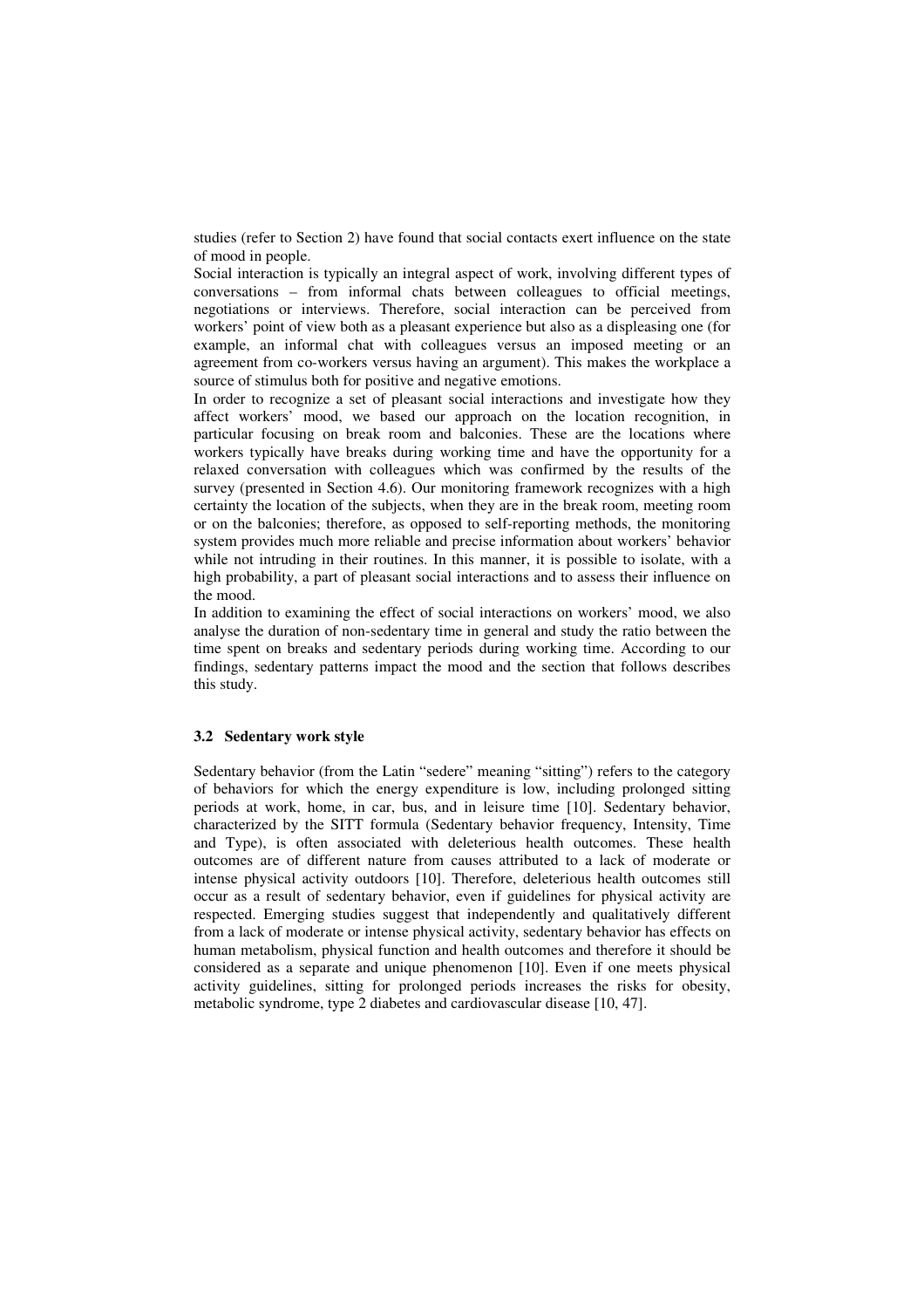# **4. Monitoring Setup**

The goal of the reported work was to design a monitoring framework that can monitor when subjects have breaks and infer their sedentary patterns during working time. Our conceptual idea was to monitor primarily two behavioral aspects, namely subjects' location (such as break room, balcony, office or meeting room) and the amount of physical activity. Clearly, the monitoring technology should be as invisible as possible, while not imposing additional sensing devices that subjects would need to carry. Therefore, mobile phone, as widely accepted and commonly used by office workers, was an appropriate solution. Although the technology of smart sensing is moving towards further miniaturization, bringing a variety of embedded sensors, the challenge was to allow monitoring aforementioned parameters solely using a mobile phone. In the following sub-sections we detail our approach.

### **4.1 Non-Sedentary time**

Accelerometers provide an important research tool able to reliably measure and classify a number of physical activities, including walking, jogging, sitting, standing [12], and more complex activities such as estimation of metabolic energy expenditure, sit-to stand transfers, and assessment of balance and intensity of physical activity [11]. In our study we focused on distinguishing between sedentary and non-sedentary time. Typical approach is recording accelerometer data in 1-min epochs and a threshold of <100 counts per minute (CPM) is chosen to classify sedentary time [10, 48]. Total sedentary time is calculated as a sum of all sedentary minutes, while each minute interval where number of accelerometer counts is above 100 is considered a non-sedentary break [48]. The current studies investigating sedentary behavior typically use dedicated devices such as ActiGraph, TriTrac, Caltrac, Actiwatch or Actical [48] that directly provide the number of counts.

In our study we opted for a mobile phone, not only because it does not require an additional sensing device to be carried, but also it does not impact the typical behavior routines of knowledge workers. In addition accelerometers are widely available in smart phones, due to their role in user interfaces [25]. Estimating physical activity using smart phones is usually based on the analysis of the raw accelerometer signal. In order to characterize activities, various features extracted from the signal are considered, including average acceleration, standard deviation, average absolute difference, average resultant acceleration, time between peaks and binned distribution [12]. In our study, distinguishing sedentary and non-sedentary time a simpler approach sufficed – we considered standard deviation (SD) of resultant accelerations over each one-minute interval - the square roots of the sum of the values of each axis  $(x, y, z)$  squared [11]. However, we compared the performance of the two approaches for inference of sedentary time in our experimental settings, namely SD analysis and CPM-based method.

Each time the measured acceleration value deviates from the normal gravitational acceleration *g* by more than a certain threshold it is considered a count [49]. Consistent with previous research, we summed counts in 1-min epochs and applied the widely accepted criteria for classifying sedentary time (<100 counts per minute).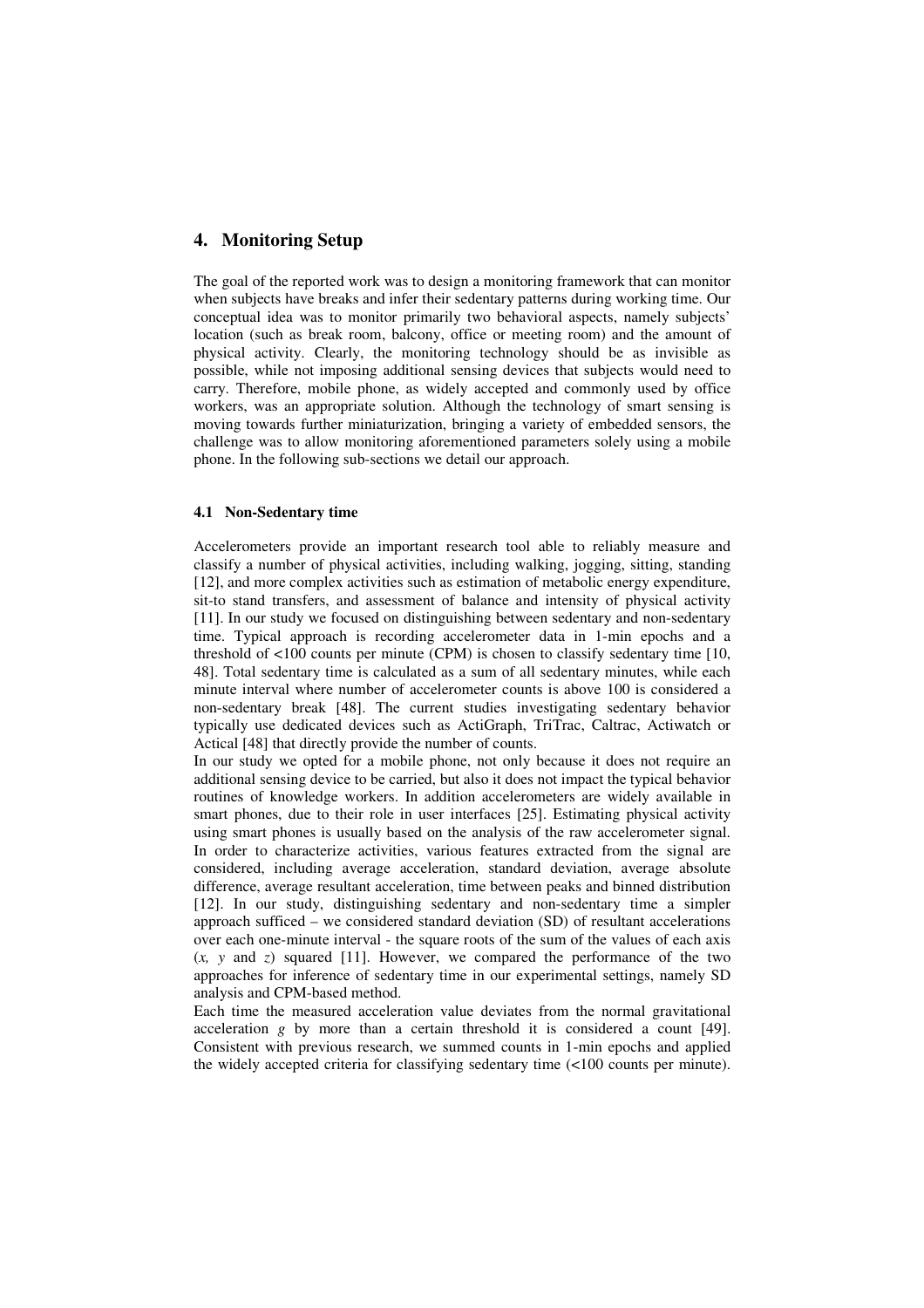However, even off-the-shelf accelerometers differ in reported counts when evaluated together for the same activities over the same period, which may result in under- or overestimation of monitored activities [49]. Therefore, we found it necessary to calibrate the algorithm to calculate the counts in order to account for specific parameters of the used accelerometer. We performed a separate experiment with different motions and activity levels, recording the accelerometer data and manually labeled the ground truth. From our experiment, the acceleration threshold of 0.75 g was found to provide the optimal sensitivity of counts to activity levels.

Within the same experiment, we compared the accuracy of SD analysis and counts per minute (CPM) to infer sedentary time and found the former to be more sensitive to low intensity motion.

| Activity         | <b>Sedentary Activity</b> |            | Non Sedentary Activity |            |
|------------------|---------------------------|------------|------------------------|------------|
|                  | <b>SD</b>                 | <b>CPM</b> | <b>SD</b>              | <b>CPM</b> |
| Sitting          | 92.5%                     | 100%       | 7.5%                   | $0\%$      |
| Walking          | $0\%$                     | $0\%$      | 100%                   | 100%       |
| Walking/Standing | 17%                       | 29%        | 83%                    | 71%        |

Table 1. Accuracy of the approach based on SD/CPM Analysis.

Considering the knowledge workers' routines the analyzed activities included: a) sitting (considering the phone placed on the desk and in the subject's pocket/case), b) walking (with different speed), c) alternately walking and d) standing. Table 1 shows confusion matrixes for both approaches. Being more sensitive to low intensity movements while subject is standing, SD approach correctly classified walking/standing as non-sedentary in higher number of cases than CPM method. The approach based on CPM was more accurate in inferring sedentary time due to its robustness on low intensity movements, typical for events when using the phone which resulted in false negatives for SD analysis. However, activities related to the phone use such as making phone calls, sending SMS or filling out the questionnaires were reported by a monitoring application during the experiments and the matching timestamps, when these activities occurred, were used to discard the associated accelerometer data. In this way, it was possible to correct false negatives in sitting activity detection in the case of SD analysis, which resulted in better overall performance of this method in comparison to CPM. Therefore, the recognition of sedentary/non-sedentary time was based on standard deviation analysis. Clearly, an issue with technological monitoring is that subjects may not always wear the device and this is an issue that we will address in the upcoming studies. However, the accelerometer logs have not shown periods of total inactivity, indicating that subjects kept the phone with themselves (such as in the pocket). The typical approach to deal with this issue, by using a 20-minute inactivity criterion to identify a non-wearing period was not applicable in our study as office workers may sit continuously for more than 20 minutes.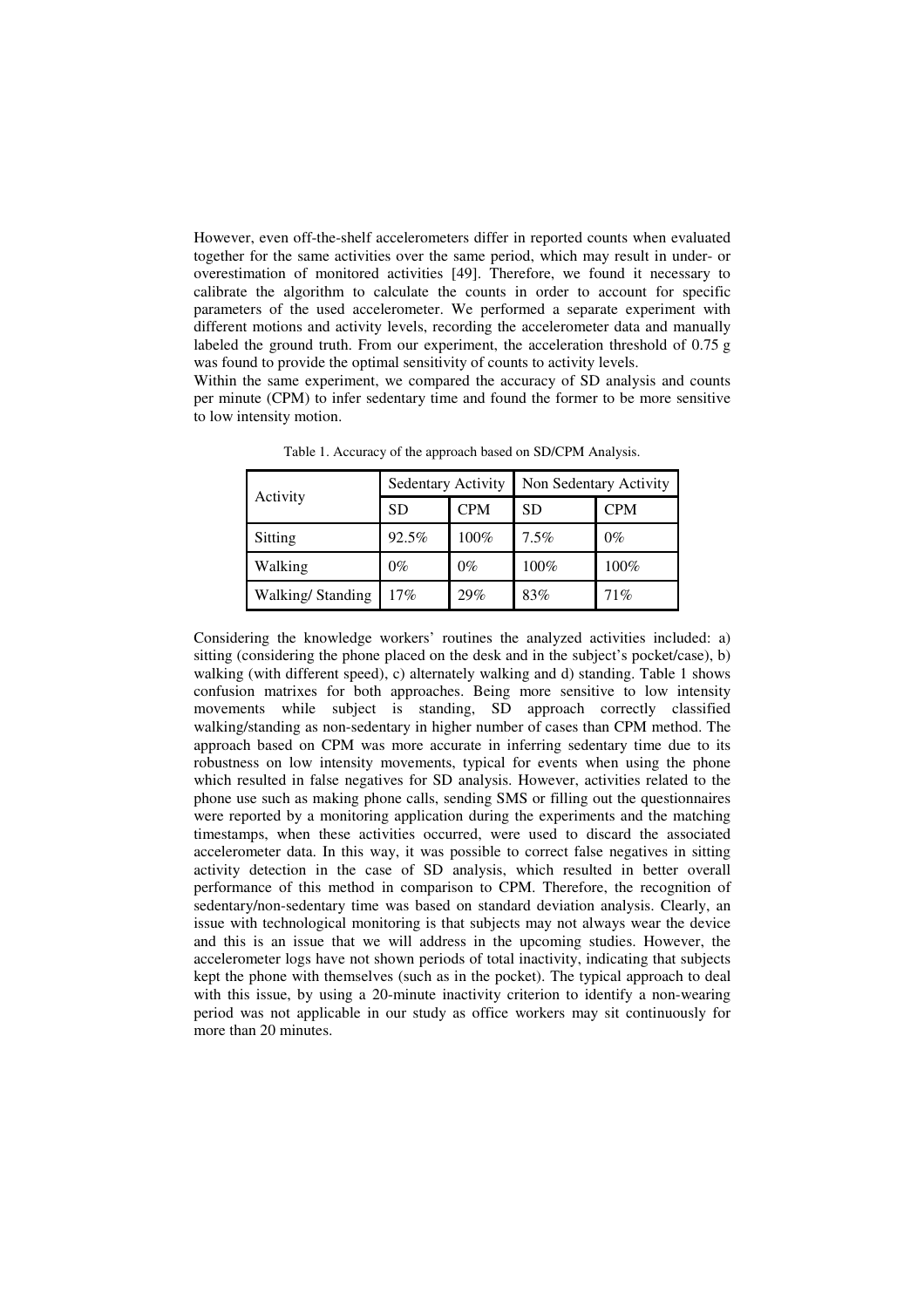#### **4.2 Location**

We defined the following set of locations that were deemed important to monitor: break room, offices, meeting room, balconies and outside of the workplace. Within the scope of our study we aimed to recognize the duration of time in which subjects are in the break room or on the balconies. Since GPS is unusable indoors, another localization system that was accurate enough was needed, with the constraint of being available using solely a mobile phone. As an effective solution, we used our FM radio-based positioning system [21] that provides the median accuracy of around 1m, and it is convenient for installation in various environments. The mobile phone used in the tests was a Samsung i8000 with Windows Mobile 6.5 operating system, with MyExperience tool installed and with an embedded accelerometer and an FM receiver. Nonetheless, the positioning system is easily applicable for many smart phones with built-in FM radio receiver.

#### **4.3 Measuring mood changes**

Our method for assessing mood fluctuations during the day is based on EMA (Ecological Momentary Assessment) approach in order to compare retrospective and momentary mood data [50]. The EMA approach, which involves asking participants to report their psychological state multiple times a day, reduces the critical issue of retrospective recall of extended time intervals. The retrospective recall issue is related to cognitive and emotive limitations that bias the recall of autobiographical memory [50] influencing subject's report by most salient events during the recall interval. The questionnaire we used was derived from a well-established scale for mood study – the Profile of Mood States (POMS) scale that consists of 65 items in its standard version. However, long and repeated mood questionnaires become a burden on the subjects, therefore a short version of the POMS scale was used. In a similar way to the study conducted by Steptoe and Wardle [23], we derived 8 adjectives from the POMS scale (cheerful, sad, tensed, fatigued, energetic, relaxed, annoyed, friendly) used a 5-point scale and averaged the items related to positive and negative expression in order to generate a single scores. The difference of these scores (between two sequential questionnaires) was taken as measures of relative change of subject's mood. The questionnaires were administered three times a day, scheduled to best fit with the work routines, while also allowing the user to manually invoke the questionnaire. Typically, the questionnaires were answered in the morning, after lunch and at the end of working day.

### **4.4 Subjects**

We recruited 9 participants from our research center (6 males, 3 females), not connected with this study, for 7 working days within a period of one month. The average age of participants was  $28.4\pm 2.8$  years (11% were married) working  $36.6\pm 4.6$ hours per week. The participants filled out the mood questionnaires in the beginning, in the middle and at the end of working day. There were no significant differences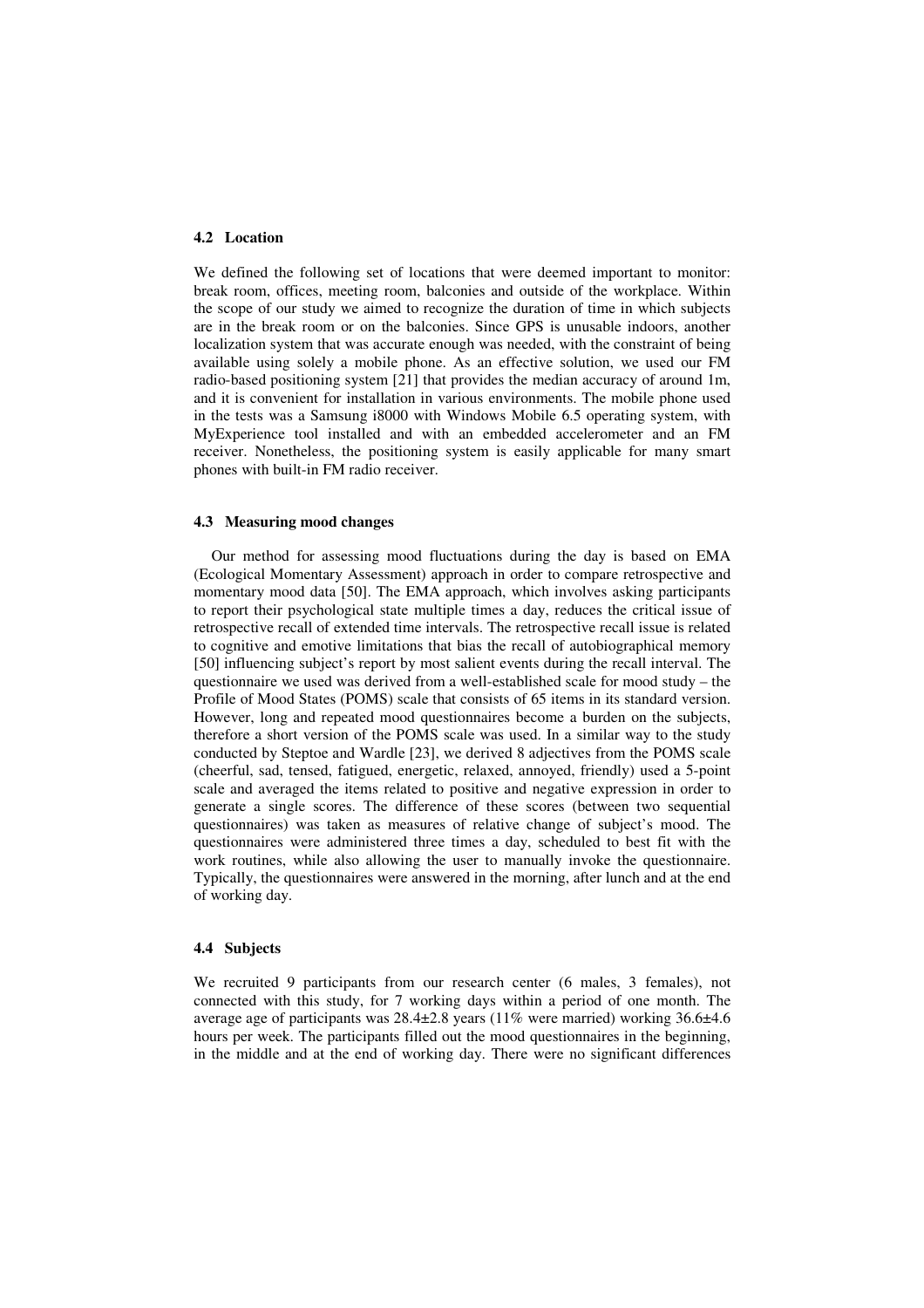between men and women either in the relevant parameters (such as age, number of working hours or type of the job regarding sedentary routines) or in the measures (such as a number of reported positive/negative mood changes, average non sedentary time within one monitored interval or average number of breaks). None of the participants was a cigarette smoker nor reported health problems. The duration between two consecutive questionnaires was 187.4±47.5 and 161.3±48.5 minutes for morning and afternoon intervals respectively.

# **4.5 Data and Analysis**

After discarding intervals due to non-completed reports, the data analyzed contained 112 monitored intervals, 54 and 58 intervals of positive and negative mood changes respectively. The overall duration of the recorded data was 339.8 hours, 181.2h in morning intervals (between first and second questionnaire) and 158.6h in afternoon intervals (between second and third questionnaire). Non-sedentary time in one interval was  $35.4\pm18.2$  minutes while the number of breaks was  $1.6\pm0.7$ . The number of reported positive and negative mood changes was 5.3±1.7 and 5.7±2.1 respectively. The mean score for positive, negative and overall mood score was  $2.89\pm0.65$ ,  $2.12\pm0.67$  and  $0.76\pm1.19$  respectively. The mean within-subject correlation between positive and negative, positive and overall, negative and overall mood score was 0.147± 0,094, 0.734±0.102 and 0.511+0.211 respectively. Selfreported mood change, measured as a difference in scores between two consecutive questionnaires, was analyzed with respect to non-sedentary time and a number of breaks. Spearman correlations were calculated between non-sedentary time and mood scores and between a number of breaks and mood scores on a within-subject basis. Statistical analysis was performed using SPSS (SPSS, Inc. Chicago) while sedentary patterns and locations were inferred with R-2.13.

### **4.6 Background Measures**

In order to investigate our assumption that social interactions during breaks are perceived in a positive way, we conducted two surveys, one that included participants of the study described in this paper and while the other one had 15 randomly chosen colleagues. We asked them to rate on a 5-point scale (from "not at all" to "very") the statement: "Social interaction during breaks is mostly pleasant for me". The mean score was 3.87 for participants of our study and 4.00 for a randomly chosen sample, varying in answers only from 3 to 5. Furthermore, both groups were asked to indicate the approximate percent of cases when they are going to a break with someone rather than alone. The possible answers were "<50%", "50-60%", "60-70%", "70-80%", "80-90%" and "90-100%". The results show that breaks are centered on social interactions considering that one third of each sample reported 80-90%, while 5 participants out of 9 from the first sample and 7 out of 15 from the second sample are very likely (90-100% of cases) to socialize while taking a break Only one participant (belonging to the randomly chosen sample) reported that he usually takes a break alone.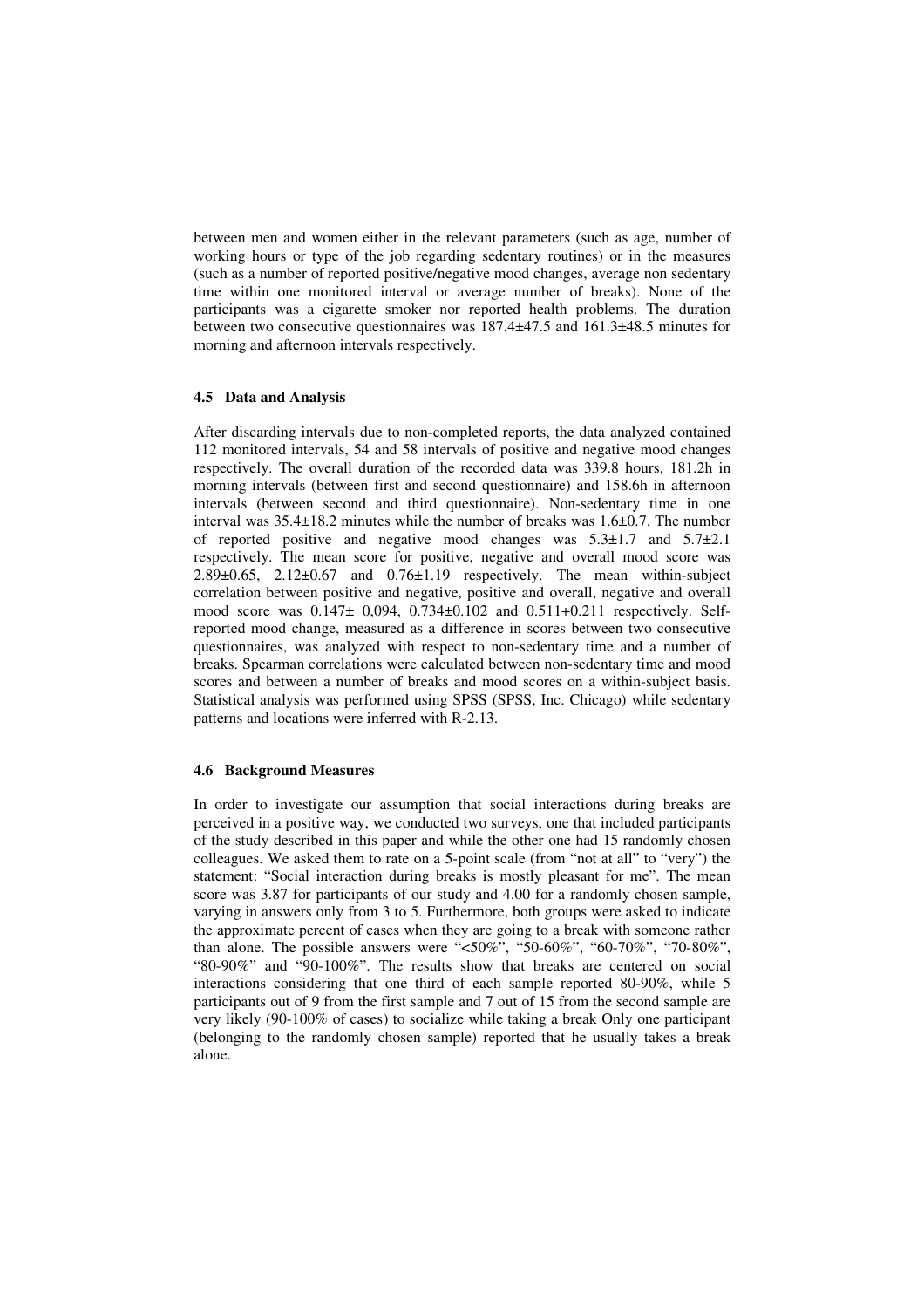# **5 Findings**

### **5.1 Correlations between non-sedentary time and mood changes**

Figure 1 shows the distributions of Spearman correlation between non-sedentary time and reported change in mood. The mean correlation between non-sedentary time and positive/negative/overall mood changes was 0.24±0.26 (*min*=-0.01, *max*=0.81), -0.26±0.36 (*min*=-0.91, *max*=0.33) and 0.38±0.32 (*min*=-0.02, *max*=0.86) respectively.



Figure 1 Distributions of Spearman correlations between non-sedentary time and a) positive mood, b) negative mood and c) overall mood score change

The non-sedentary time/positive mood changes and non-sedentary-time/overall mood changes distributions were significantly greater than 0 (*t*=2.925, *t*=3.588 respectively, P<0.01) while non-sedentary time/negative mood changes distribution was significantly less than  $0$  ( $t=$ -2.392 P<0.025). None of the distributions was significantly skewed. The results suggest that the time spent in non-sedentary activities is positively correlated with changes in reported positive/overall mood and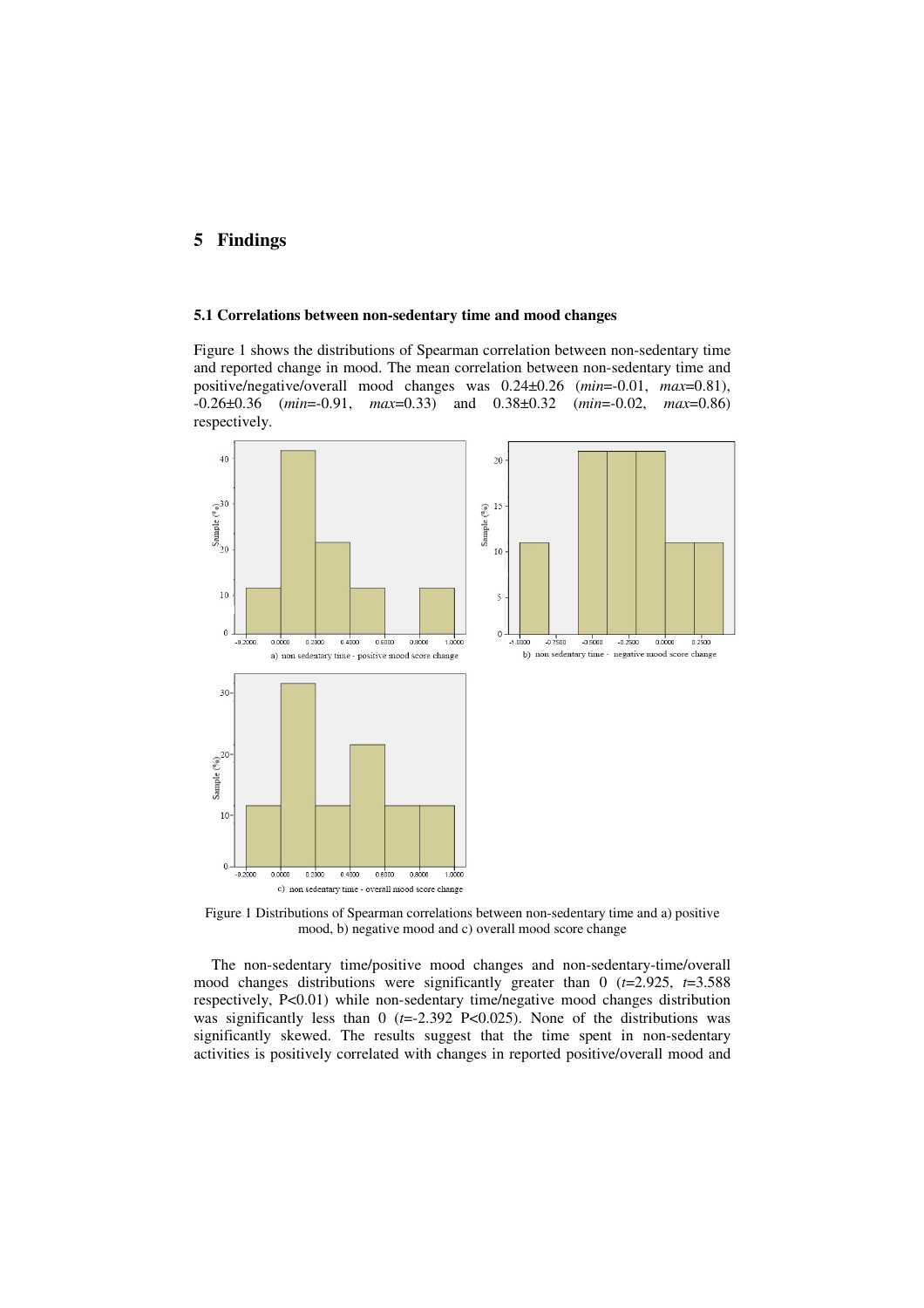negatively correlated with changes in reported negative mood. On the other hand, the reported mood at the beginning of monitored intervals had moderately low impact on the non-sedentary behavior in the following interval  $(r=0.27, r=-0.18$  and  $r=0.24$ respectively for initial positive/negative/ overall mood score and non-sedentary time across subjects). This suggests that sedentary patterns were not influenced by subjects' mood.

### **5.2 Correlations between breaks and mood changes**

The distributions of Spearman correlations regarding number of breaks and reported mood score changes are shown on Figure 2.



Figure 2 Distributions of Spearman correlations between number of breaks and a) positive mood, b) negative mood and c) overall mood score change

The mean correlation between number of breaks and positive mood changes was 0.57±0.15 (*min*=0.29, *max*=0.83) Fig.2a; between number of breaks and negative mood changes was -0.21±0.43 (*min*=-0.66, *max*=0.86) Fig.2b; and between number of breaks and overall mood changes was 0.44±0.35 (*min*=-0.27, *max*=0.94) Fig.2c. The distribution of Spearman correlations between number of breaks and positive/overall mood changes were significantly greater than 0 (*t*=3.701 and *t*=8.293 respectively,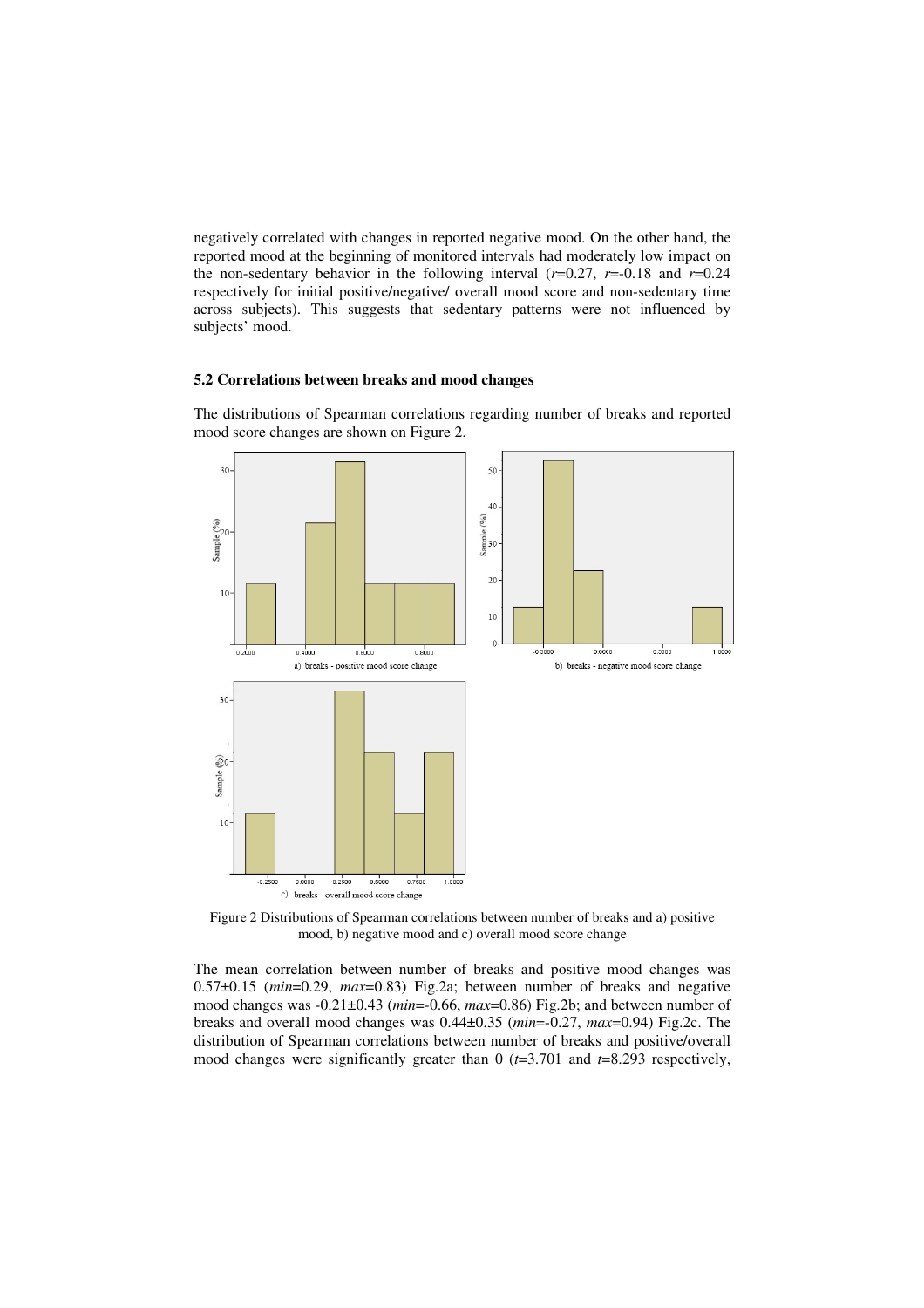P<0.005, P<0.001). However, the distribution of the Spearman correlation between number of breaks and reported mood change was not significantly different from 0 and it was significantly positively skewed. The results of this study indicate that the subjects were more likely to improve their mood when they had breaks, according to reported positive and overall mood scores. On the other hand, no associations have been found between number of breaks and negative mood score reports.

# **6 Conclusion**

As evidenced from the results presented thus far, there is an evident correlation between breaks and positive and overall mood changes. Non-sedentary work style impacts changes of mood according to positive, negative and overall reported mood scores. Analyzing the psychological implications of prolonged sitting periods will form part of a persuasive feedback application that will be developed to encourage a healthy work style.

Additionally, controlled trials and higher number of participants are necessary to further confirm the findings from this pilot study. While preliminary, this is the first study to link sedentary patterns with mood changes, opening up a research avenue to explore psychological effects of increasing prevalence of sedentary habits.

## **References**

- [1] J.R. Vittengl, and C.S. Holt, "A Time-Series Diary Study of Mood and Social Interaction". Motivation and Emotion, Vol. 22, Number 3 (1998), 255-275.
- [2] B. Dardenne, Muriel Dumont, C. Gregoire, M. Sarlet, "Mood and positive testing in social interaction", European Journal of Social Psychology, vol 41(1), pp 52-63, February 2011.
- [3] P. R. Robbins, R. H. and Tanck,"A study of diurnal patterns of depressed mood". Motivation and Emotion, Vol. 11, Number 1 (1987), 37-49.
- [4] D. Berry, and J. S. Hansen, "Positive affect, negative affect, and Social Interaction", Journal of Personality and Social Psychology, vol 71(4), October 1996.
- [5] L. A. Clark, D. Watson, "Mood and the mundane: Relations between daily life events and selfreported mood", Journal of Personality and Social Psychology. vol. 54(2), pp 296-308,1988.
- [6] D. Watson, L. A. Clark, and Curtis W. McIntyre, "Affect, personality, and social activity". Journal of Personality and Social Psychology, 63.6, pp 1011-1025, 1992.
- [7] W. F. Stewart, J.A. Ricci, E. Chee, S.R. Hahn, and D. Morganstein, "Cost of lost productive work time along US workers with depression". *JAMA, Vol. 289, Number 23 (2003), 3135-3144*
- [8] J. J. Denissen, L. Butalid, L. Penke, and M. A. Van Aken, "The effects of weather on daily mood: A multilevel approach". Emotion, vol 8, num 5, pp 662-667, 2008.
- [9] A. C. Volkers, J. H. M. Tulen, and W.W. Van Den Broek,"Relationships between sleep quality and diurnal variations in mood in healthy subjects".http://www.nswo.nl/userfiles/files/publications/jaarboek-1998/volkers.pdf, (1998), 1-5
- [10] M. S. Tremblay, R. C. Colley, T. J. Saunders, G. N. Healy, and Neville Owen, "Psysiological and health implications of a sedentary lifestyle". Applied Physiology, Nutrition, and Metabolism, vol. 35(6), pp 725-740, December 2010.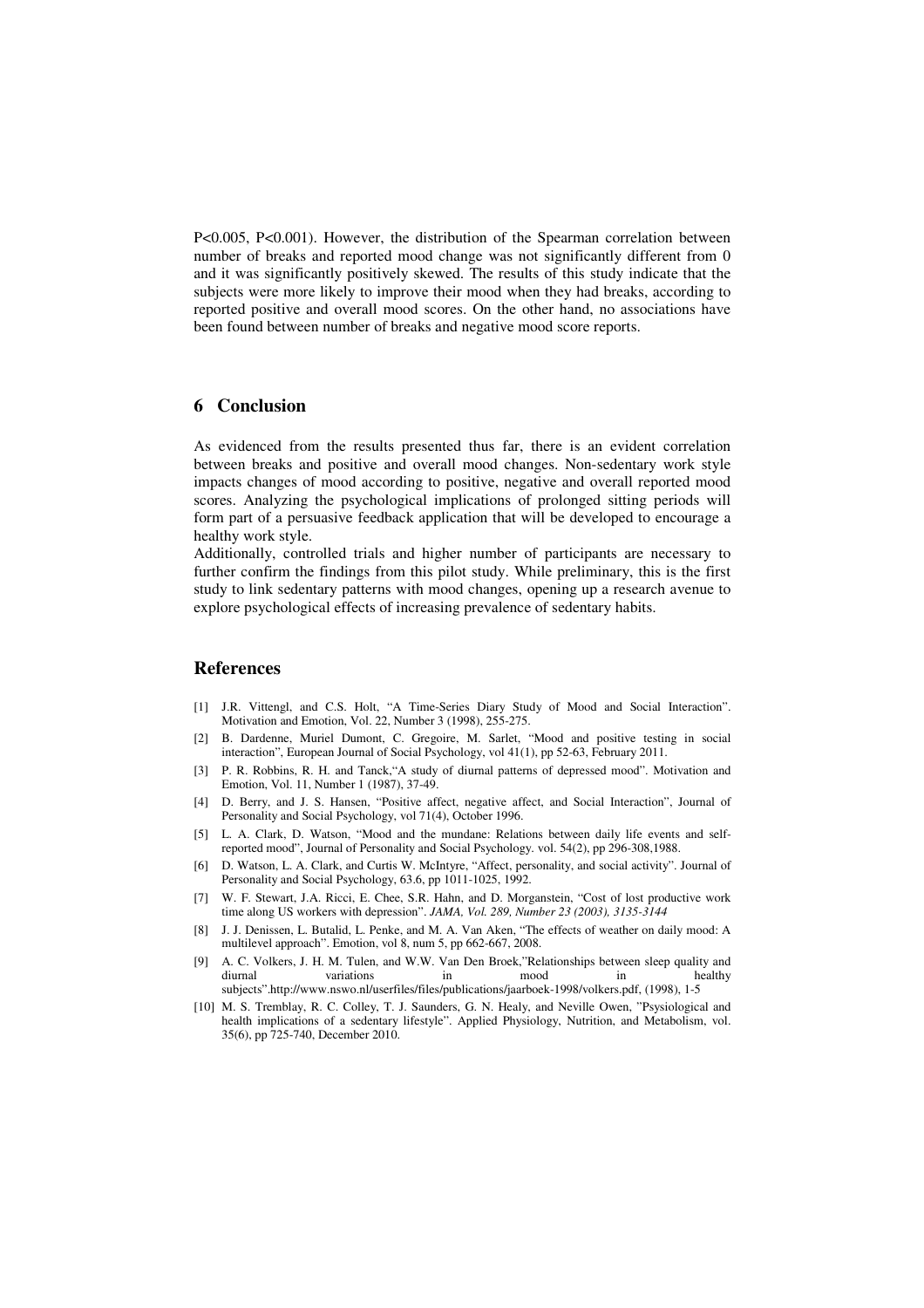- [11] J. Kwapisz, G. M. Weiss, S. A. Moore, "Activity recognition using cell phone accelerometers", Human Factors, pp 10-18, 2010. (Retrieved from http://storm.cis.fordham.edu/~gweiss/papers/sensorKDD-2010.pdf)
- [12] M. J. Mathie, A. C. F. Coster, B. H. Lovell, and B. G. Celler, "Accelerometry: providing an integrated, practical method for long-term, ambulatory monitoring of human movement",Journal of Physiological Measurement, vol 25(2), 2004.
- [13] L. A. Clark, D. Watson, J. Leeka, "Diurnal variation in the positive affect", Motivation and Emotion, vol 13(3), pp 205-234, 1999.
- [14] A. Adan, and J. Guardia, "Circadian variation of selfreported activations: a multidimensional approach".Chronobiologia, Volume 20, Number 3-4, 233-24, 1993
- [15] N. M. Hamburg, C. J. McMackin, A. L.. Huang, S. M. Shenouda. M.E.Widlansky, E. Schulz, et al., "Physical inactivity rapidly induces insulin resistance and microvascular dysfunction in healthy volunteers", Arterioscler. Thromb. Vasc. Biol. 27(12):2650–2656, 2007.
- [16] S. R. Zwart, A. R. Hargens, S. M. Lee, B. R. Macias, D.E. Watenpaugh,K. Tse, S. M. Smith, "Lower body negative pressure treadmill exercise as a countermeasure for bed rest-induced bone loss in female identical twins", Bone, vol 40(2), pp 529-537, 2007.
- [17] F .B. Hu, Y. T. Li, G.A. Golditz, W.C. Willett, and J.E. Manson, "Television watching and other sedentary behaviors in relation to risk of obesity and type 2 diabetes mellitus in women", JAMA, vol 289 14), pp 1785–1791, 2003.
- [18] G.L. Gierach, S. C.Chang, L. A. Brinton, J.V. Lacey, A. R. Hollenbeck, A.R., A. Schatzkin, M. F. Leitzmann, "Physical activity, sedentary behavior, and endometrial cancer risk in the NIH–AARP Diet and Health Study". Int. J. Cancer, vol 124(9), pp 2139–2147, 2009.
- [19] C. K. Martin, T. S., Church, A.M Thompson, C.P. Earnest, S. N. Blair, "Exercise dose and quality of life: a randomized controlled trial". Arch. Intern. Med. Vol 169(3), pp 269–278, 2009.
- [20] A.Sanchez-Villegas, I. Ara, F. Guille´n-Grima, M. Bes-Rastrollo, J.J.Varo-Cenarruzabeitia, M. A. Martı´nez-Gonza´lez, "Physical activity, sedentary index, and mental disorders in the SUN cohort study". Med. Sci. Sports Exerc. Vol 40(5): 827–834, 2008.
- [21] A. Matic, A. Popleteev, V. Osmani, O. Mayora, "FM radio for indoor localization with spontaneous recalibration". Journal of Pervasive and Mobile Computing (Elsevier), vol 6(6), pp 642-656, December 2010.
- [22] S. L. Curran, M. A.Andykowski, J. L.Studts, "Short form of profile of mood states (POMS-SF):Psychometric information". Psychological Assessment, vol. 7(1),80-83, 1995.
- [23] A. Steptoe, and J. Wardle, "Mood and drinking: a naturalistic diary study of alcohol, coffee and tea", Psychopharmacology, vol 141, pp 315-321, 1999.
- [24] Aleksandar Matic, Andrei Popleteev, Silvia Gabrielli, Venet Osmani, Oscar Mayora, "Happy or Moody? Why so?: Monitoring daily routines at work and inferring their influence on mood",  $5<sup>th</sup>$  Ubi-Health Workshop in conjuction with UBICOMP2010 Conference, Copenhagen, Denmark, 2010.
- [25] Mobile Dev&Design, http://mobiledecdesign.com [accessed: February 2011]
- [26] B. P. Hasler, M. R. Mehl, R. R. Bootzin, and S. Vazire, "Preliminary evidence of diurnal rhythms in everyday behaviors associated with positive affect". Journal of Research in Personality, vol. 42 (6), pp 1537- 1546, 2008.
- [27] Z. Zeng, M. Pantic, G. I. Roisman, and T. S. Huang, "A Survey of Affect Recognition Methods: Audio, Visual and Spontaneous Expressions". IEEE Transactions on Pattern Analysis and Machine Intelligence, vol. 31(1) 39-58, 2009
- [28] R.E.Thayer, "Problem perception, optimism, and related states as a function of time of day (diurnal rhythm) and moderate exercise: Two arousal systems in interaction". *Motivation and Emotion, vol. 11(1), pp 19-36, 1987.*
- [29] Wood, C., and Magnello, M.E. Diurnal changes in perceptions of energy and mood. *Journal of the Royal Society of Medicine*, vol. 85(4), pp 191-194, 1992.
- [30] *A.A.* Stone, J. M Smyth, T.Pickering, and J. Schwartz, "J. Daily mood variability: Form of diurnal patterns and determinants of diurnal patterns. Journal of Applied Social Psychology, Vol. 26, Issue 14 pp 1286-1305, 2006
- [31] E.H. Hon, S.T. Lee, "Elecetronic Evaluation of the fetal heart rate patterns preceding fetal death, further observations". Am J Obstet Gynec col. 87, pp 814-826, 1965.